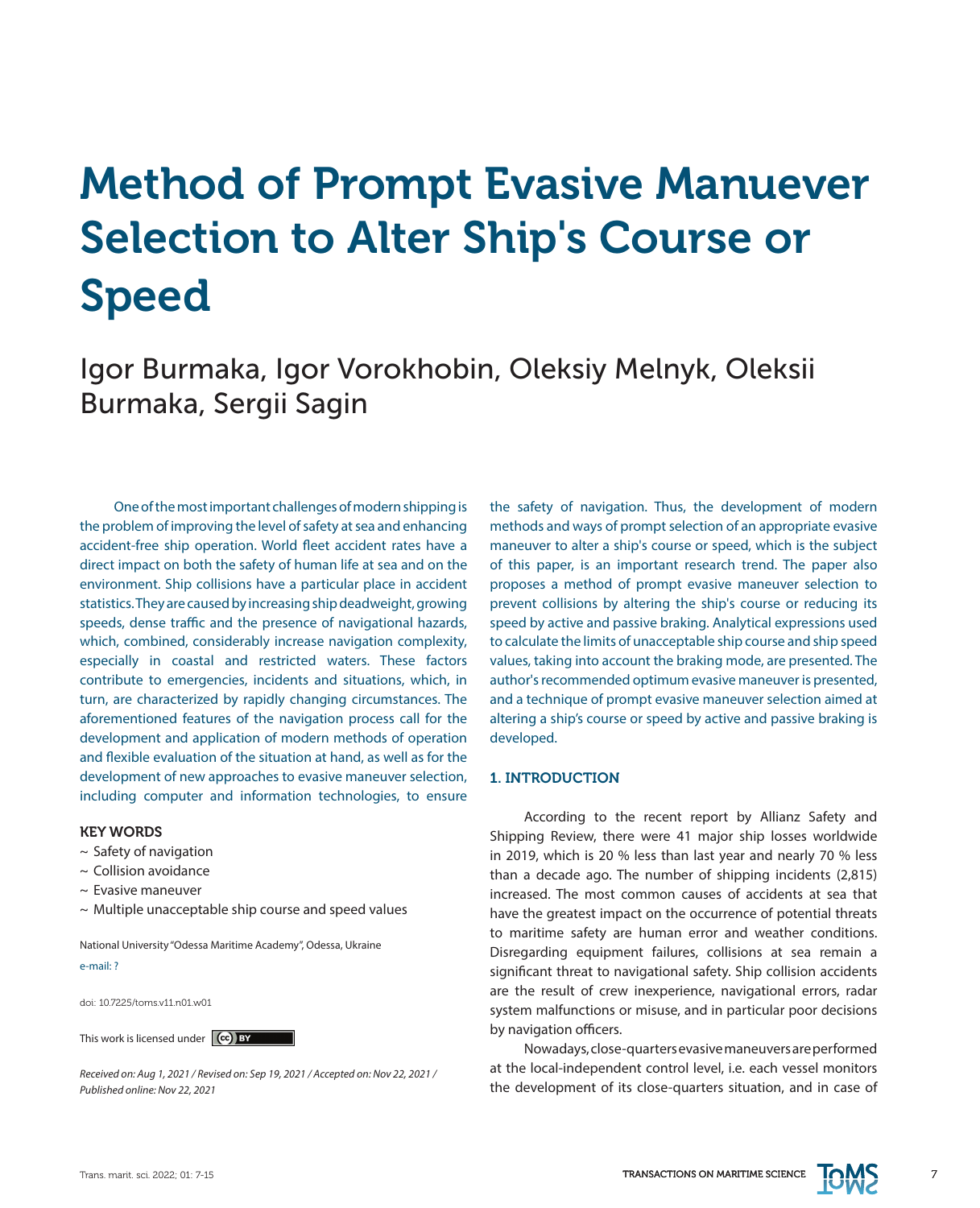any disturbance, both vessels make evasive maneuvers, taking into account the provisions of the International Regulations for Preventing Collisions at Sea, 1972 (COLREG-72). The level of safety of a ship's evasive procedure is heavily dependent on the method of safe evasive maneuver selection. It makes particular sense when navigating in confined waters, in conditions where prompt selection of a ship's evasive maneuver is required to minimize the risk of collision.

# 2. LITERATURE OVERVIEW AND PROBLEM FORMULATION

A substantial number of scientific papers have dealt with the issues of ship collision prevention. The principles of localindependent and external control of evasive maneuvers of vessels at dangerous rapprochement and technical solutions for collision risk reduction are considered in (Burmaka et al., 2016; Couvat and Gambaiani, 2013; Zheng et al., 2021). The same paper also analyses the methods of their implementation and considers potential and relevant methods of navigational safety improvement and ship collision prevention. (Pyatakov et al., 2015) look into the types of interaction between ships in various dangerous proximity situations and consider methods of compensation for situational disturbance depending on the degree of danger. A flexible evasive strategy development method for situations involving several dangerous targets, relying on local-independent control methods, and taking into account the COLREG-72 requirements, the proximity of navigational hazards, ship dynamics and ship collision avoidance method was proposed in (Tsymbal et al., 2007, Huang et al., 2020, Youngjun et al., 2013). Ship collision prevention in excessive proximity situations was investigated in (Burmaka et al., 2014), which also proposed an emergency evasive strategy. (Mehri et al., 2021) propose a novel context-aware trajectory simplification method capable of predicting vessel movement. (Petrechenko, O., 2018; Burmaka, 2005; Li et al., 2019) propose a method for determining evasive maneuver parameters and ship's inertia to calculate evasive strategy parameters. (Lisowski, 2007) formalizes evasive maneuvers in terms of differential game, and points out that the Marine Geographic Information System (MGIS), as a rule, lacks the technical capabilities requisite for controlling vessel movement in congested areas, and proposes a new fuzzy collision avoidance method. An accurate prediction of collision time and position can be obtained using an analytical model of the marine geographic information system (GIS). The proposed method enables the vessel traffic service (VTS) operator to make decisions that will prevent vessel collision. A collision risk assessment method using true motion mode is considered and discussed in (Imazu, 2017). The paper introduces the line of predicted collision (LOPC) and the obstacle zone of target (OZT) into collision risk assessment. Being related to true motion, these values help identify dangerous proximity situations and ensure safe navigation in confined waters. Vessel's operational condition and the negative factors system are reviewed in (Onyshchenko et al., 2021; Onyshchenko and Melnyk, 2020). (Statheros et al., 2008; Kuwata et al., 2013; Wang et al., 2019; Volyanskaya et al., 2017) outline a theoretical justification for an autonomous ship-based collision avoidance system. Research on ship control automation is presented using mathematical models and algorithms, or computer technology using artificial intelligence. Though the above papers contribute to the theoretical basis and offer some ship collision prevention solutions, they are lacking in the development of practical solutions that would improve evasive maneuver selection which is of great practical interest. Therefore, the purpose of this study is to develop a new prompt evasive maneuver selection method that would allow the vessel to alter its course or reduce its speed using active and passive braking.

### 3. MATERIALS AND METHODS

Evasive procedure safety largely depends on the timely identification of a close quarters situation, and the prompt selection of the correct evasive maneuver depending on the reciprocal area of mutual obligations. If there is sufficient room, a vessel course adjustment evasive maneuver is preferred. However if navigational obstacles forbid this course of action, the speed reduction evasive maneuver should be used. In close quarter situations in confined waters the presence of navigational hazards can prevent the change of course and necessitate maneuvering aimed at speed reduction by active braking, i.e. by reversing the main engine to generate propeller backstop force that lasts from the moment of reversal until the ship comes to a standstill or reduces speed to a certain set value or by passive braking performed with the stopped engine to maximize the effect of water resistance. Let us consider both instances of active braking to ensure evasive maneuver safety and develop a method for the prompt selection of the correct evasive maneuver that will change course or reduce speed by active and passive braking.

As a rule, an operating vessel in a standard evasive situation will use a maneuver that will alter one motion parameter: course or speed, keeping the second parameter unchanged. Therefore, selecting the correct maneuver for an operating vessel by using a one-dimensional set of unacceptable ship maneuvering parameter values makes sense.

Thus, in the case of the course adjustment evasive maneuver, the boundary courses of the set of unacceptable values of evasive courses  $M_{K}$  are determined by using the expression given in [1], taking into consideration the constant value of the ship's speed V<sub>1</sub>: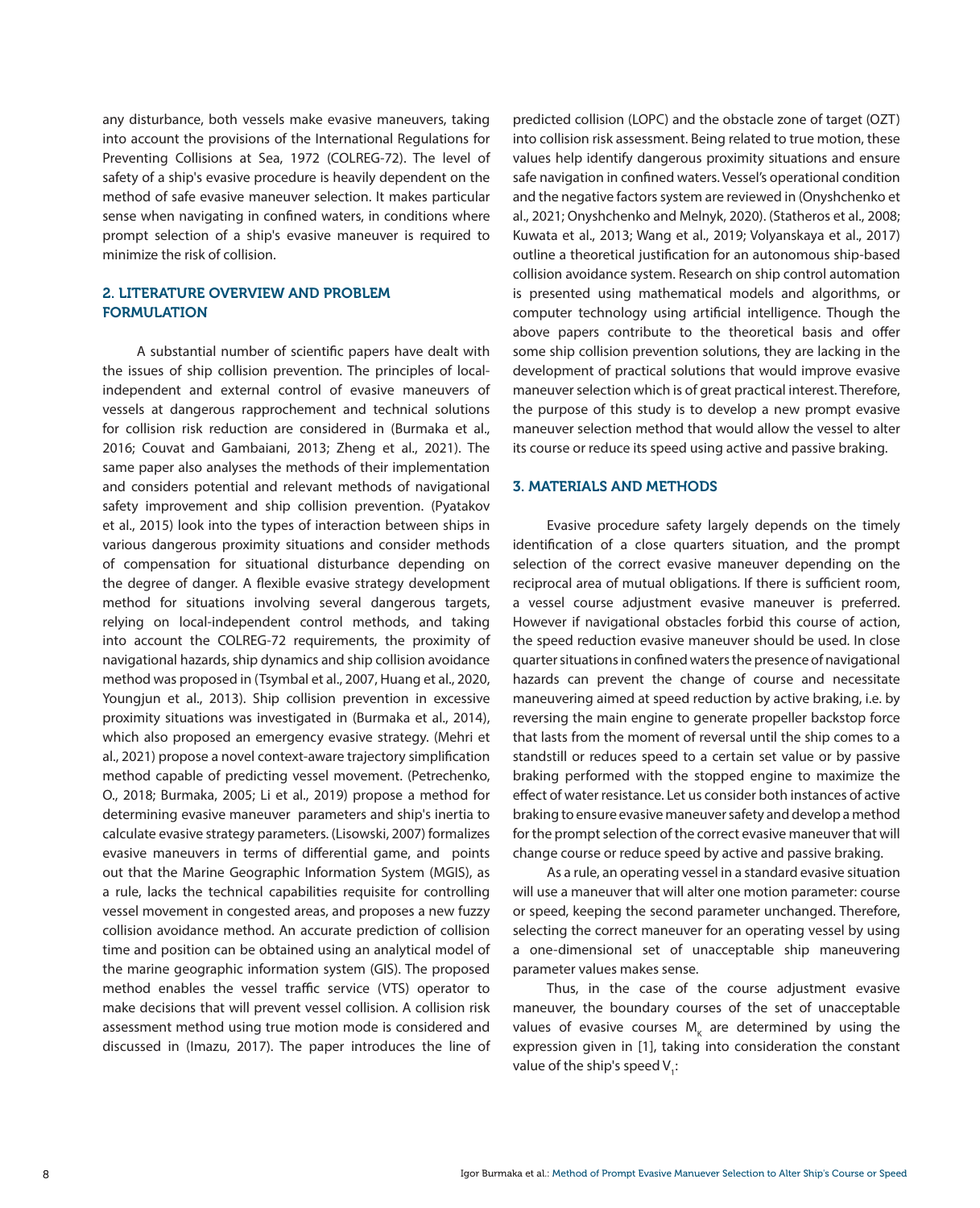*2μ*

$$
D
$$
\nConsequently, the M<sub>K</sub> = [K<sub>yp</sub>, K<sub>ys</sub>] set, and course adjustment  
\nselection K<sub>y</sub> depend on condition K<sub>y</sub> ≠ M<sub>k</sub>.  
\nIn case of a speed reduction evasive maneuver, the set of  
\nunacceptable speeds M<sub>v</sub> limited by speeds V<sub>1</sub> and V<sub>1y</sub>, and V<sub>1y</sub> is

 $\mathsf{d}_{\mathsf{d}}$  begins and distance between ships

where:  $\mathsf{K}_{\mathsf{yp}}$ ,  $\mathsf{K}_{\mathsf{ys}}$  - limit values of evasive courses,  $\mathsf{V}_{1}$  - ship's

speed constant value; K<sub>2</sub> - ship's course points; g<sup>(1)</sup> = *α - arcsin* — ди

 $g<sup>(2)</sup> = a - arcsin −<sup>a</sup> - bearing and distance between ships.$ 

calculated using the expressions given in [1]. In case of active braking:

*K yp = g(1) + arcsin* 

*V*<sub>2</sub>sin (K<sub>2</sub> - g<sup>(1)</sup>) *V1 V*<sub>2</sub>sin (K<sub>2</sub> - g<sup>(2)</sup>) *V1*

 $K_{\!{}_{y\text{s}}} = g^{(2)} + \text{arcsin}$ 

$$
V_{ij} = \sqrt{\frac{P}{\mu}} \, \text{tg} \, \{ \arctg \, (\sqrt{\frac{\mu}{P}} V_i) \to \tag{2}
$$

$$
-\frac{\sqrt{\mu P}}{(1+k) m V_2 \sin K_2} \left\{ X_1(t) - \left[ \sin \left( K_{\text{otp}} + \text{Arcsin} \frac{d_d}{DD_p} \right) \right] / D_p \right\}
$$

where:

$$
X_{1}(t) = S \sin K_{1y} = \frac{(1+k)m}{2\mu} \ln \left| \frac{V_{1}^{2} + \frac{P}{\mu}}{V_{1y}^{2} + \frac{P}{\mu}} \right| \sin K_{1y}
$$

 $Y_1(t) = \frac{(1+k)m}{2} ln \left| \frac{t_1}{t_2} + \frac{\mu}{2} \right| cos K_{ty}$  (5)

$$
D_p = \sqrt{(X_1(t) - X_2(t))^2 + (Y_1(t) - Y_2(t))^2}
$$

 $V_1^2 +$ 

*P μ P μ*

 $V_{1y}^2 +$ 

and

$$
X_2(t) = D_0 \sin\alpha_0 + V_2 \sin K_2 \frac{(1+k)m}{\sqrt{\mu P}}
$$
  
(1)  

$$
[arctg \left(\frac{\sqrt{\mu}}{\sqrt{P}}V_1\right) - arctg \left(\frac{\sqrt{\mu}}{\sqrt{P}}V_{1y}\right)]
$$
 (6)

$$
Y_2(t) = D_0 \cos\alpha_0 + V_2 \cos K_2 \frac{(1+k)m}{\sqrt{\mu P}}
$$
  
\n[*arctg*  $\frac{\sqrt{\mu}}{\sqrt{p}} V_1$ ) - *arctg*  $\frac{\sqrt{\mu}}{\sqrt{p}} V_{1y}$ )] (7)

In case of passive braking:

$$
V_{1y} = \frac{V_1}{1 + \frac{\mu V_1}{(1 + k)mV_2 \sin K_2} \{X_1(t) - [sin (K_{otp} + Arcsin \frac{d_d}{DD_p})]/D_p} }
$$
(8)

where:

$$
X_{1}(t) = \frac{(1+k)m}{2\mu} ln \left| \frac{V_{1}^{2}}{V_{1y}^{2}} \right| sin K_{1y}
$$
, *Dp is defined by expression (3)*

$$
Y_{1}(t) = \frac{(1+k)m}{2\mu} ln \left| \frac{V_{1}^{2}}{V_{1y}^{2}} \right| cos K_{1y}
$$
 (9)

$$
X_2(t) = D_0 \sin \alpha_0 + V_2 \sin \frac{(1+k)m}{\mu V_0} (\frac{V_1}{V_{1y}} - 1)
$$

$$
Y_2(t) = D_0 \cos\alpha_0 + V_2 \cos\alpha_2 \frac{(1+k)m}{\mu V_0} (\frac{V_1}{V_{1y}} - 1)
$$
 (10)

Trans. marit. sci. 2022; 01: 7-15 **TRANSACTIONS ON MARITIME SCIENCE TOMS** 9



(4)

(3)

 $\mathsf{d}_{\mathsf{d}}$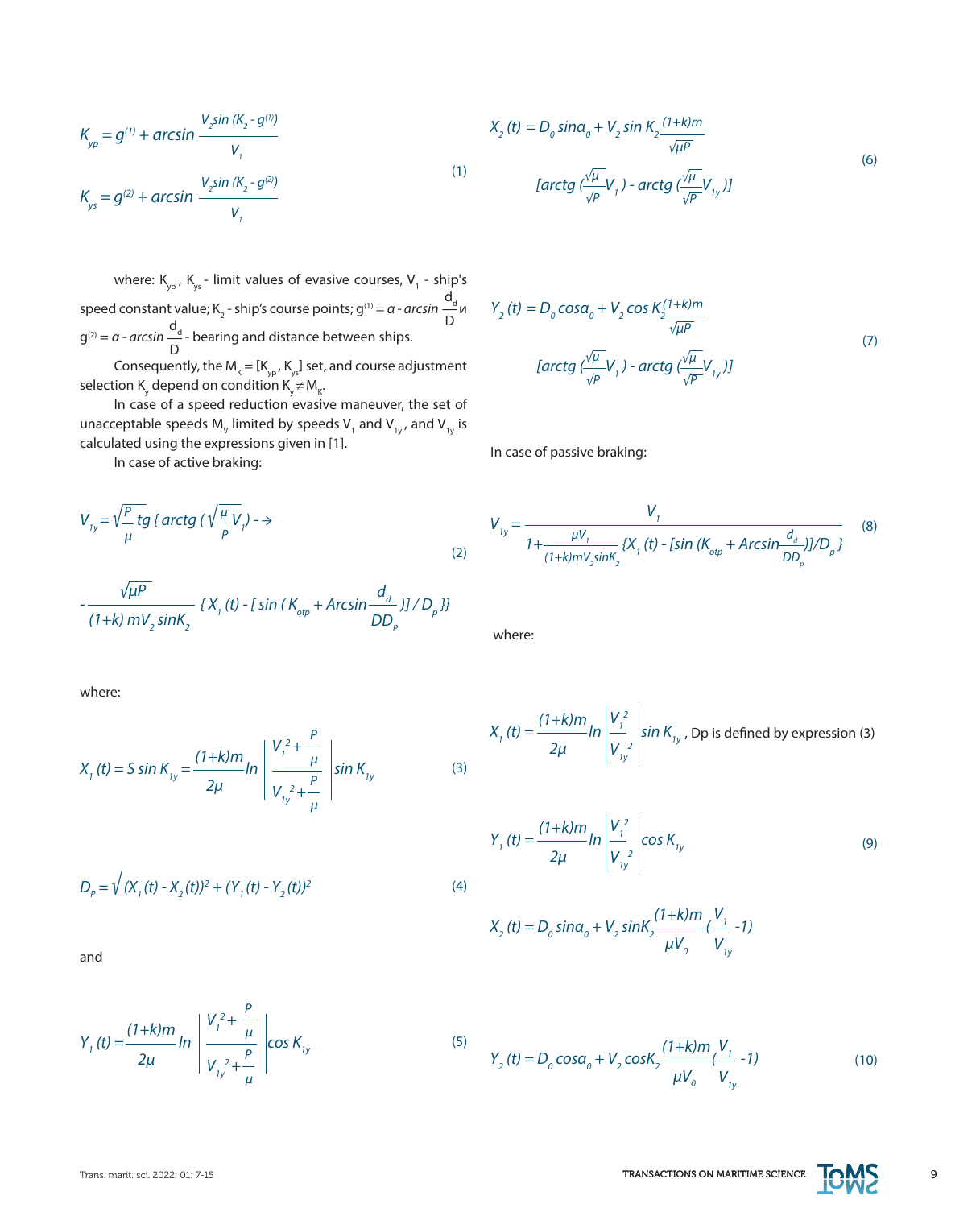The following designations are used in the above expressions: K<sub>yp</sub>, K<sub>ys</sub> - limit values of evasive courses, KV<sub>1</sub> - ship's speed constant; K<sub>2</sub> - ship's course points P - propeller thrust; m - mass of the ship with attached water masses; *μ* - resistance coefficient and evasive course value:

$$
K_{otp} = \arcsin \frac{V_{1y} \sin K_{1y} - V_2 \sin K_2}{[V_{1y}^2 + V_2^2 - 2V_{1y} - V_2 \cos (K_{1y} - K_2)]^{1/2}}
$$
(11)

Since  $M_{v} = [V_{1y}, V_{1}]$  is set, evasive maneuver speed is selected by applying the V<sub>y</sub>  $\neq$  M<sub>v</sub> requirement. Note that optimum evasive maneuver speed is achieved at the value of  $\mathsf{V}_{_{1y}}\!=\!\mathsf{V}_{_{1}}\!.$ 

A computer program was developed for this purpose that displays sets of M<sub>K</sub> и M<sub>V</sub>, allowing us to select the optimal evasive maneuver and verify its correctness. For example, let us consider a dangerous approach situation with parameters *α*= 88°, miles,  $K_1 = 45^\circ$ , V<sub>1</sub> = 23 kn, K<sub>2</sub> = 315°, V<sub>2</sub> = 20 kn.

After entering the parameters of a dangerous proximity situation, the monitor displays graphical representations of unacceptable sets  $M_{\kappa}$   $\mu$  M<sub>v</sub> (red) at a given point in time (Figure 1), and the set  $M_{\rm K}$  illustrated by a horizontal red line on the ship's course axis, in this case from 23˚ to 76˚.



The remaining set of allowed evasive trajectories is depicted in green. The M $_{\mathrm{v}}$  set for active braking is shown by the vertical red segment at the top of the screen. In the case considered, limits of the set are 23 and 11 knots, thus  $M_{\text{V}} = [11, 23]$ . The vertical red bar at the bottom of the screen represents the  $\mathsf{M}_{\mathsf{V}}$  set in case of passive braking. Limits of the passive braking  $\mathsf{M}_{\mathsf{V}}$  set are 23 and 9 knots, M<sub>v</sub> = [ 9, 23 ].

In Figure 2, the evasive maneuver selected is course adjustment. The optimal course determined using the scroll

bar is turning left, i.e. towards the left boundary of the  $\mathsf{M}_{\kappa}$  set, equaling  $K_{\gamma} = 23$   $^{\circ}$ .

Figure 3. illustrates true and relative evasive trajectories, designated as red and green, respectively, for the given evasive course. The relative evasive trajectory is tangential to the circular domain, which confirms the optimality of the selected evasive trajectory.

Figure 4 shows the right-turn evasive maneuver to optimal course K $_{\rm y}$  = 76  $^{\circ}$ , on the right boundary of the M $_{\rm K}$  segment;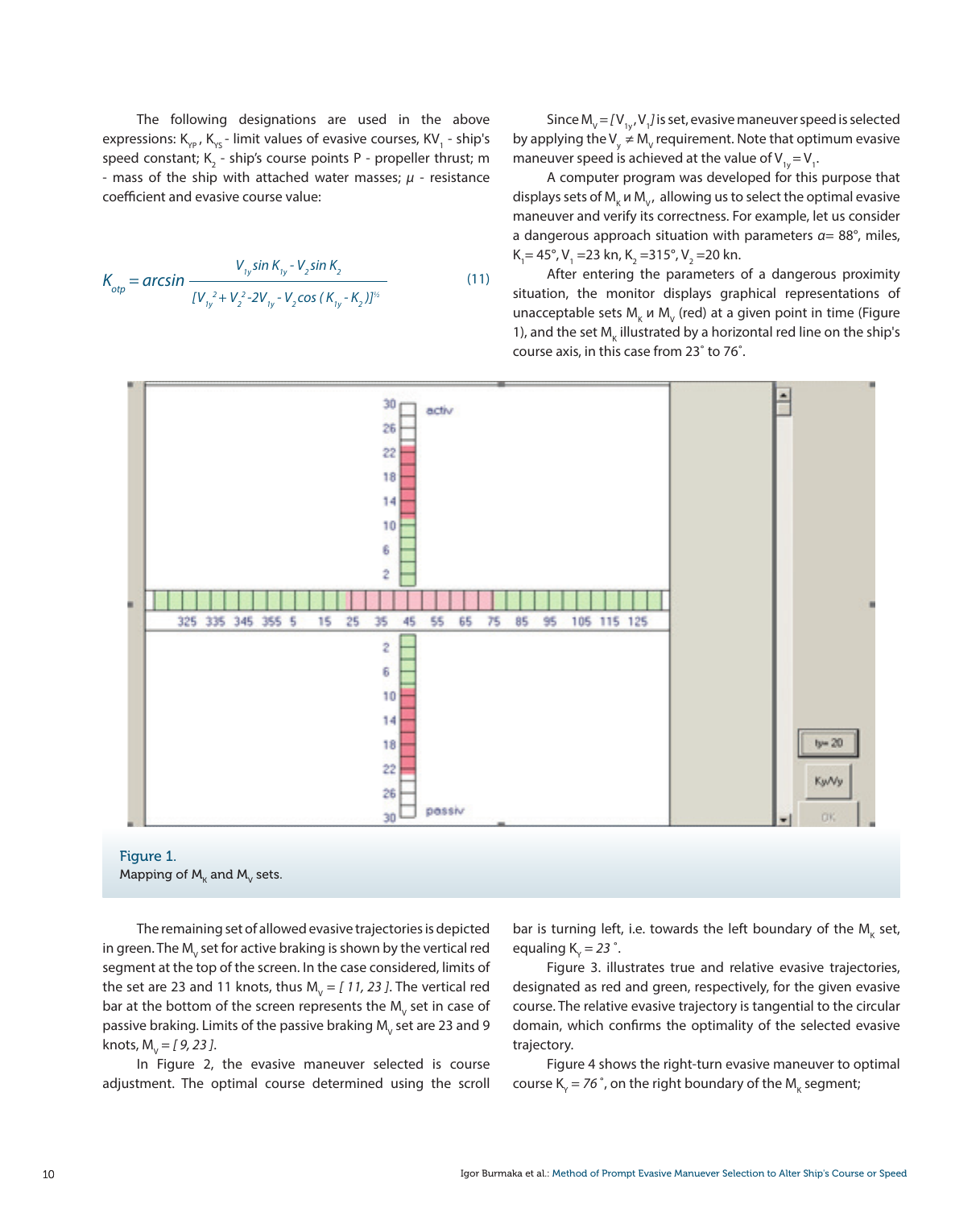

# Figure 2.

Selection of a left-turn evasive trajectory.



# Figure 3. Evasive trajectories by course adjustment to the left.

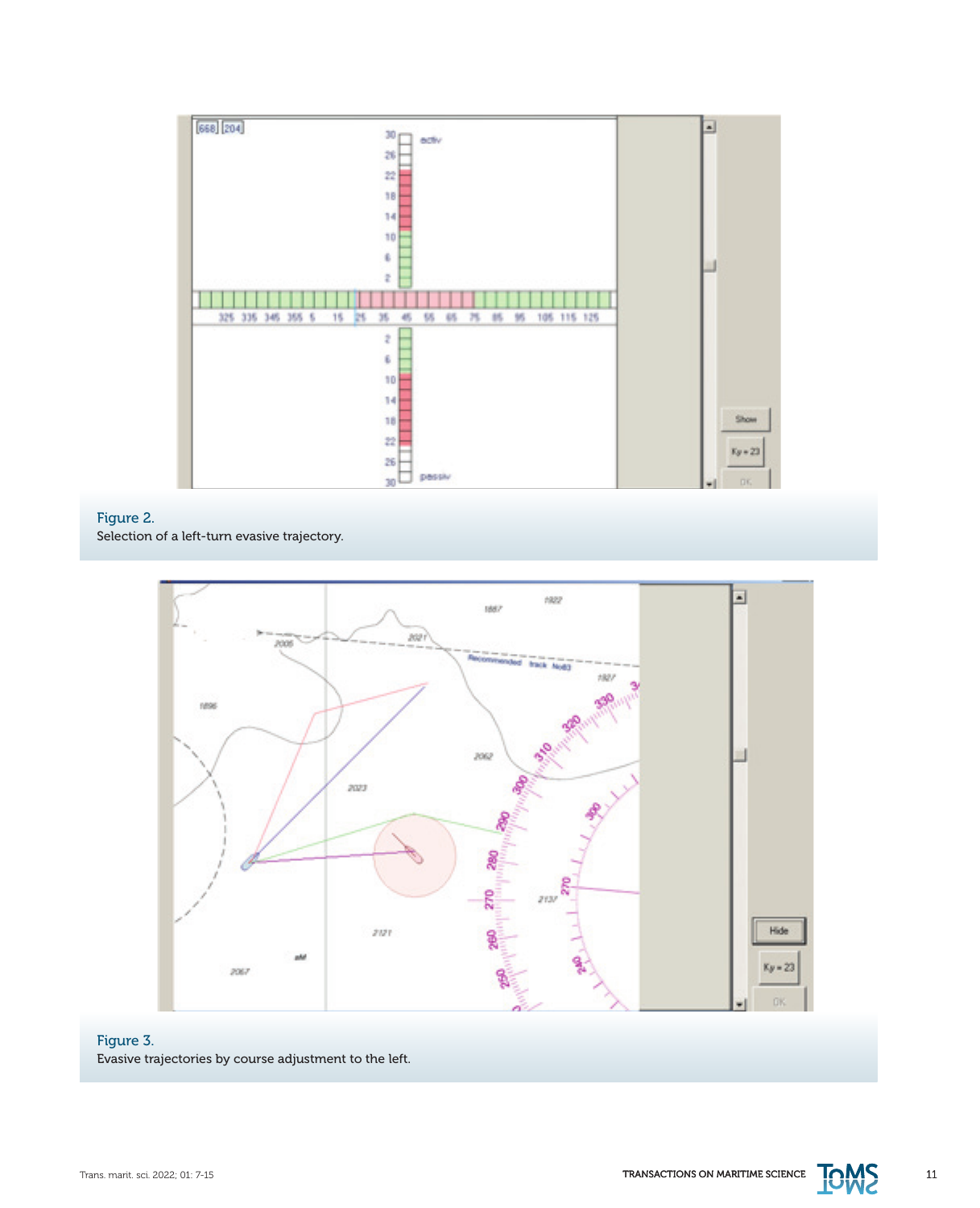

# Figure 4.

Selection of a right-turn evasive trajectory.



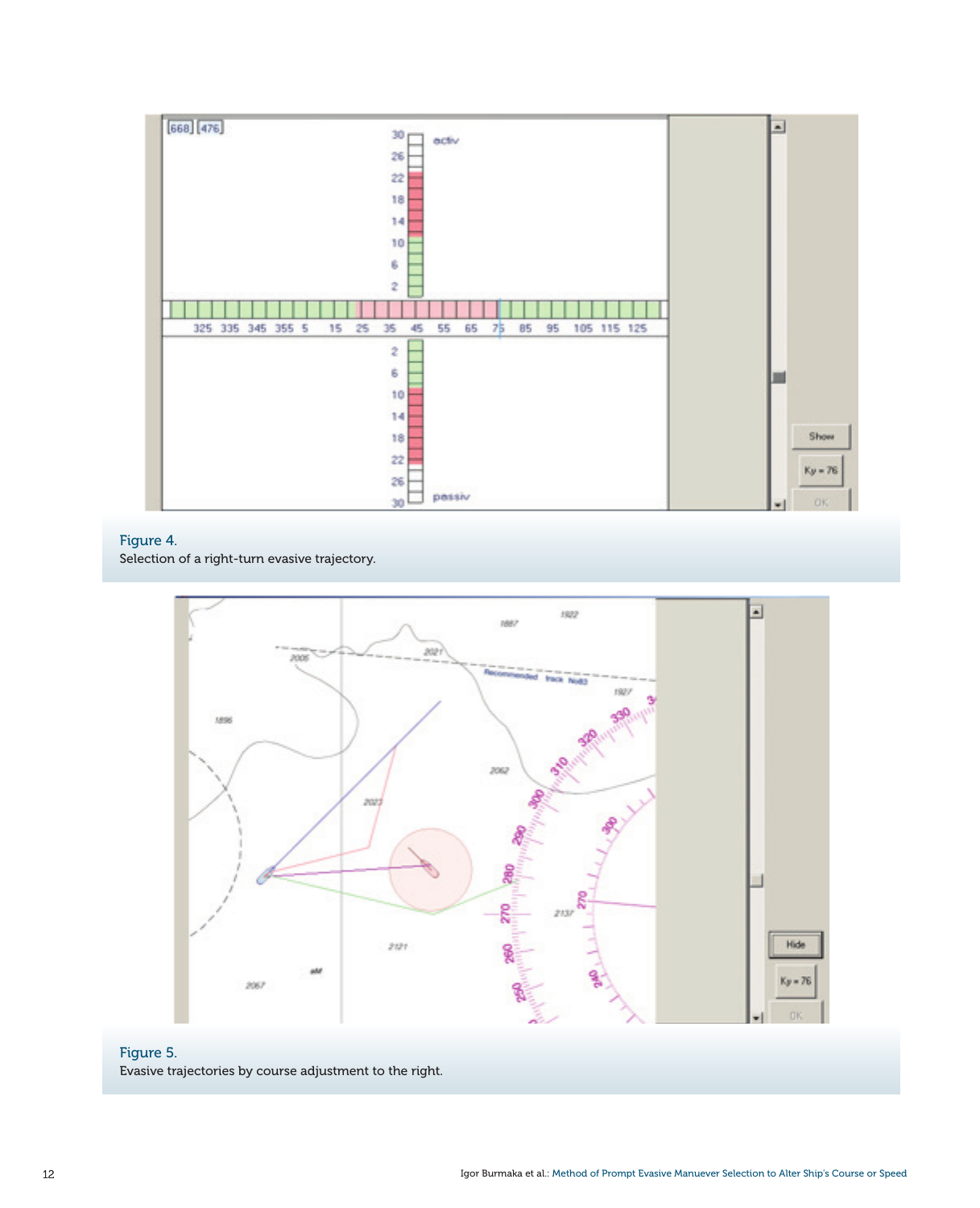Figure 5 shows the true (red) and relative (green) evasive trajectories for the selected rightward evasive course, with the relative evasive trajectory being tangential to the circular domain, as seen in the same figure. To turn by braking, an active braking speed reduction maneuver must be selected in the upper vertical segment to obtain the optimal active braking speed of  $\mathsf{V}_{\mathsf{y}}\!\!=\!\!11$ knots.

The validity of optimal speed value selection is verified by checking the relative evasive trajectory on the screen, as shown in Figure 6. It should be noted that relative evasive trajectory after braking is tangential to the boundary of the vessel safety domain, which confirms the optimality of the selected evasive speed value.

In case of a passive braking evasive maneuver, evasive maneuver speed must be chosen from the lower vertical section. The optimal speed of passive braking was V<sub>y</sub>=9 knots.

The results of optimal evasive speed selection validation by passive braking are presented in Figure 7 that shows relative evasive trajectory, tangential to the circular domain, which confirms that the selected evasive speed is optimal for collision prevention.



Figure 6. Relative evasive trajectory during active braking.

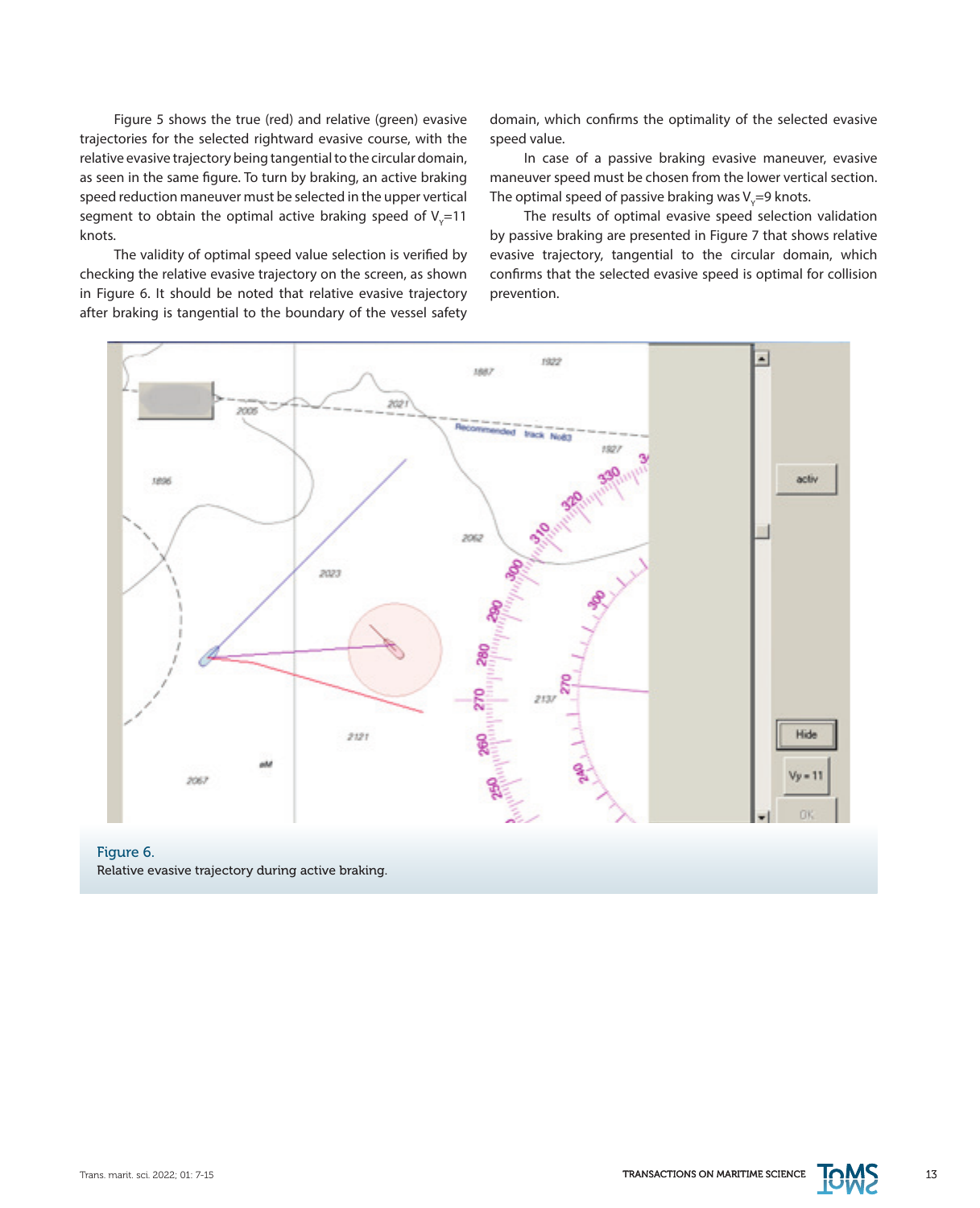

Relative trajectory during passive braking.

## 4. CONCLUSION

This paper examines the dependence of evasive procedure safety level on the safe evasive maneuver selection method in a one-on-one situation, involving the dangerous rapprochement of two ships, and attempts to create a common collision prevention strategy for both ships. This is paramount in the presence of navigational hazards and in dense traffic conditions which significantly complicate navigation and have an impact on its safety, especially in confined waters, in congested or high traffic areas and coastal navigation, where the makings of emergency situations abound. The proposed technique is the selection of the optimal evasive maneuver involving course adjustment and speed reduction. In contrast to existing approaches, this method takes into account unacceptable ship course and speed values and allows prompt identification of the appropriate evasive maneuver to prevent collision, which minimizes the risk of ship collision in confined waters. Analytical expressions for the calculation of unacceptable ship course and speed value limits are given, which allow both the selection of the optimal evasive maneuver and the validation of its suitability in the prevailing sailing conditions. A software is proposed that gives a graphical representation of unacceptable course and speed values at any given time on the screen, as well as a set of allowable evasive courses and speed values in case of active and passive braking. The paper also provides examples of selection of optimal evasive maneuvers involving course adjustment and speed reduction, which allow the performance of the optimal evasive maneuver that will prevent collision with the target.

## CONFLICT OF INTEREST:

The authors declare that they have no known competing financial interests or personal relationships that could have appeared to influence the work reported in this paper.

## REFERENCES

Burmaka, I., 2005 Results of imitation design of process of evasive of vessels taking into account their dynamics. Shipping & Navigation, 10, pp. 21 – 25. Available at: [http://mail.onma.edu.ua/index.php?nauka-sv\\_ru#issues](http://mail.onma.edu.ua/index.php?nauka-sv_ru#issues).